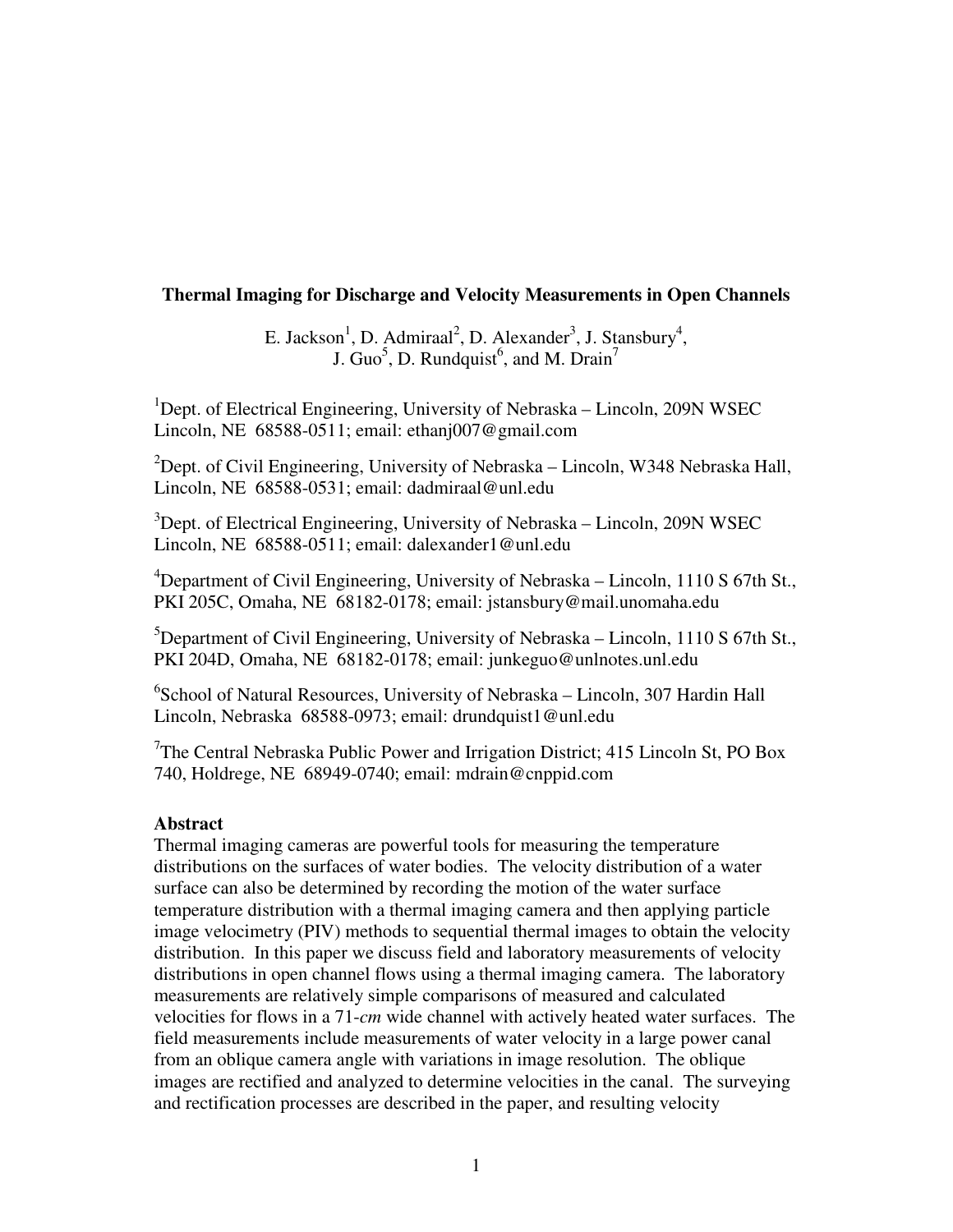measurements are presented. None of the field measurements of velocity distributions utilize active heating of the water surface.

### **Introduction**

Recently, significant advances in infrared cameras have made them extremely sensitive temperature measurement devices. Several researchers have begun measuring water surface flow phenomena with such cameras. For example, Jähne and Haußecker (1998) demonstrated the use of thermal imagery for investigating exchange of gases at the air-water interface, Jessup and Phadnis (2005) investigated geometric properties and velocities associated with microscale breaking waves using thermal imaging cameras, and Zhang and Harrison (2004) used infrared imaging techniques to observe temperature and velocity distributions of a wind driven water surface.

Infrared cameras can be used to track the velocities of thermal structures in a wide array of natural and artificial flows using Infrared Particle Image Velocimetry (IR-PIV), an appealing technique for two reasons. First, the "seed particles" can be patches of water with temperatures that differ slightly from those of the main flow, and apart from small density and viscosity effects, the velocities of coherent temperature patches will be equivalent to the velocity of the remainder of the water surface. Second, in many situations, there are natural or existing temperature gradients that are detectable with sensitive thermal cameras, eliminating the need for artificially seeding the flow with patches of warm water.

In this paper, the use of thermal cameras for measuring velocities and discharges in free surface flows will be explored in two settings, a 71-*cm* wide laboratory channel with hot water used to seed the flow, and a 20-*m* wide canal for which thermal images of the flow were gathered at oblique angles, filtered, rectified, and analyzed. In both cases, resulting velocity measurements are promising. As the sensitivity and accuracy of thermal cameras improves, the technique investigated in this paper is likely to play a significant role in analyzing flow fields.

# **Laboratory Experiments**

Laboratory experiments were performed in the 0.71-*m* wide by 10-*m* long flume depicted in Figure 1. Water was supplied to the flume by the laboratory pump. The bed of the flume was nearly horizontal, and depth in the flume was controlled by adjusting the depth at the outlet using a weir. The test section was located 7.3 *m* downstream of the flume inlet tank. Two point gauges were used to measure depth on either side of the test section. The upstream point gauge was located 4.90 *m* upstream of the test section, and the downstream point gauge was located 1.93 *m* downstream of the test section. A hot water source was installed 3.76 *m* upstream of the control section. The hot water source was continuously cycled on and off every five seconds. The hot water sprayed from a diffuser onto a plastic gutter that allowed the water to trickle onto the surface without causing significant disturbance to the flow.

A FLIR Systems ThermaCAM S65HSV thermal imaging camera was installed at the test section directly above the water and was used to record the temperature of the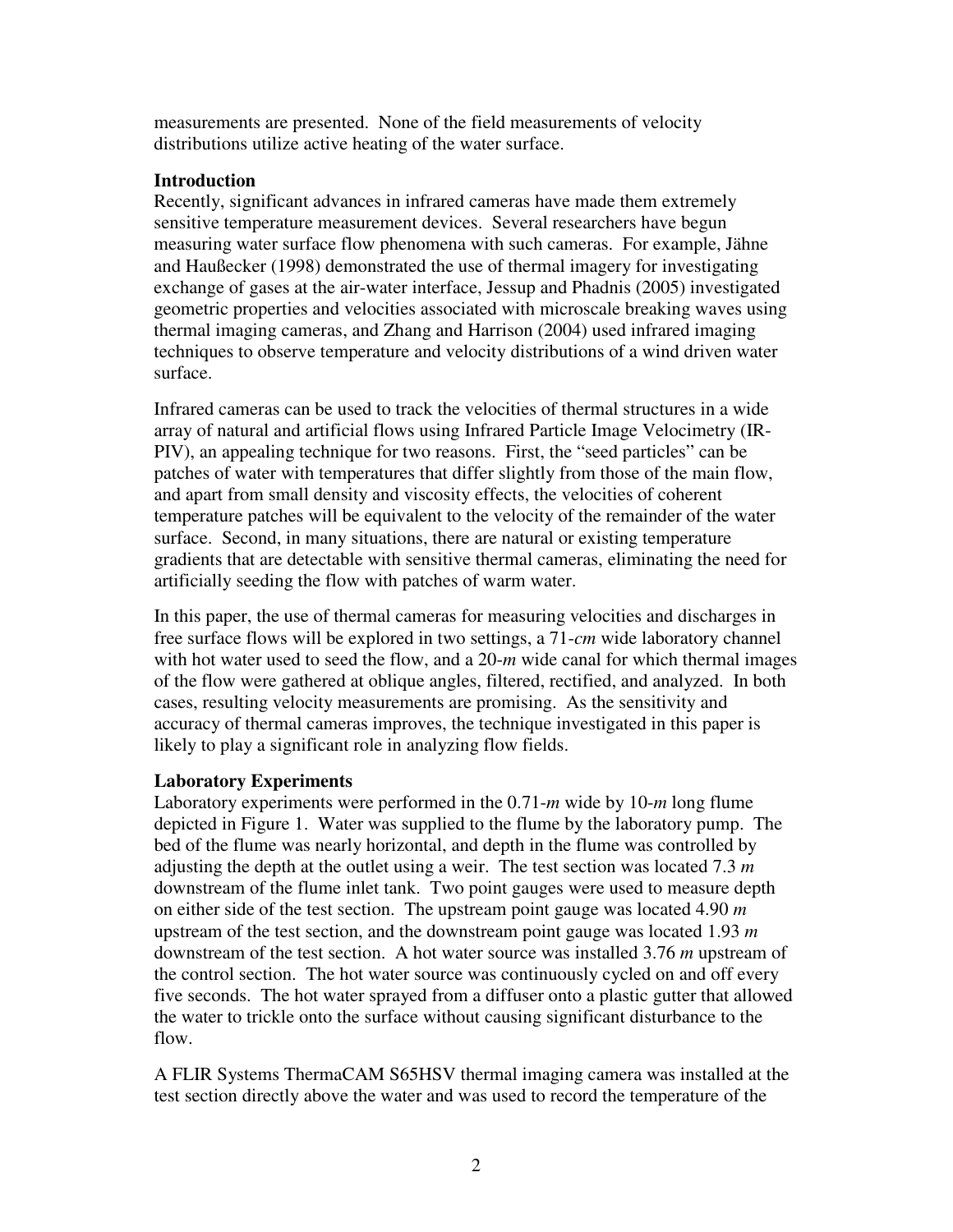water surface at 30 frames per second. The S65HSV has a spectral range of 7.5 to 13 µm and a thermal sensitivity of 50 mK at 30°C. Resolution of the camera is 320 pixels by 240 pixels and images can either be stored to a high-density flash card or can be transferred directly to a camera via an IEEE 1394 interface. The camera was installed inside a canvas tent to prevent reflections from laboratory lighting and other objects radiating heat from influencing the flow measurements.



*Figure 1 Experimental flume layout*

Although multiple flow rates and seeding rates were tested in the flume, only the tests for one flow rate and one seeding rate are reported in this paper for the sake of brevity. Results from the flume experiments are given in Table 1. The flow rate to the flume was measured with a V-notch weir and was maintained at between 12 and 13 *L/s* for the tests shown in Table 1. Five weir heights were installed at the end of the flume, and the resulting water depths in the flume are recorded in the table.

| <b>Table 1 Flume experiments</b> |                                     |                        |                                         |                             |                          |                                            |                                       |                                                  |
|----------------------------------|-------------------------------------|------------------------|-----------------------------------------|-----------------------------|--------------------------|--------------------------------------------|---------------------------------------|--------------------------------------------------|
| <b>Test</b>                      | Supply<br><b>Discharge</b><br>(L/s) | Weir<br>Height<br>(cm) | <i><b>Upstream</b></i><br>Depth<br>(cm) | Downstream<br>Depth<br>(cm) | Average<br>Depth<br>(cm) | Average<br><b>Seeding</b><br>Rate<br>(L/s) | <b>Seed</b><br>Water<br>Temp.<br>(°C) | <b>Flume</b><br>Water<br>Temp.<br>$({}^\circ C)$ |
|                                  | 12.7                                | 5.1                    | 7.29                                    | 8.53                        | 7.91                     | 0.0209                                     | 42.6                                  | 20.8                                             |
| 2                                | 13.1                                | 8.9                    | 10.32                                   | 11.74                       | 11.03                    | 0.0204                                     | 44.1                                  | 20.7                                             |
| 3                                | 12.2                                | 16.5                   | 18.81                                   | 20.16                       | 19.49                    | 0.0214                                     | 44.7                                  | 20.9                                             |
| $\overline{4}$                   | 12.5                                | 23.5                   | 25.88                                   | 27.27                       | 26.58                    | 0.0203                                     | 42.8                                  | 20.3                                             |
| 5                                | 12.3                                | 29.2                   | 30.90                                   | 32.24                       | 31.57                    | 0.0215                                     | 43.7                                  | 20.6                                             |

The seeding rate for the tests in Table 1 is approximately 1/600 of the total flow rate. It was found that for tests with lower flow (~3 *L/s*) with high depths the hot water tended to spread in the flow direction, making it more difficult to measure streamwise velocity. For high flows ( $>$  30 *L/s*) with low depths, the seed water mixed rapidly with the flume water, reducing signal-to-noise ratio. However, for the tests shown in Table 1, seed water mixed slowly in both the streamwise and transverse directions, creating thermal patterns like those shown in Figure 2.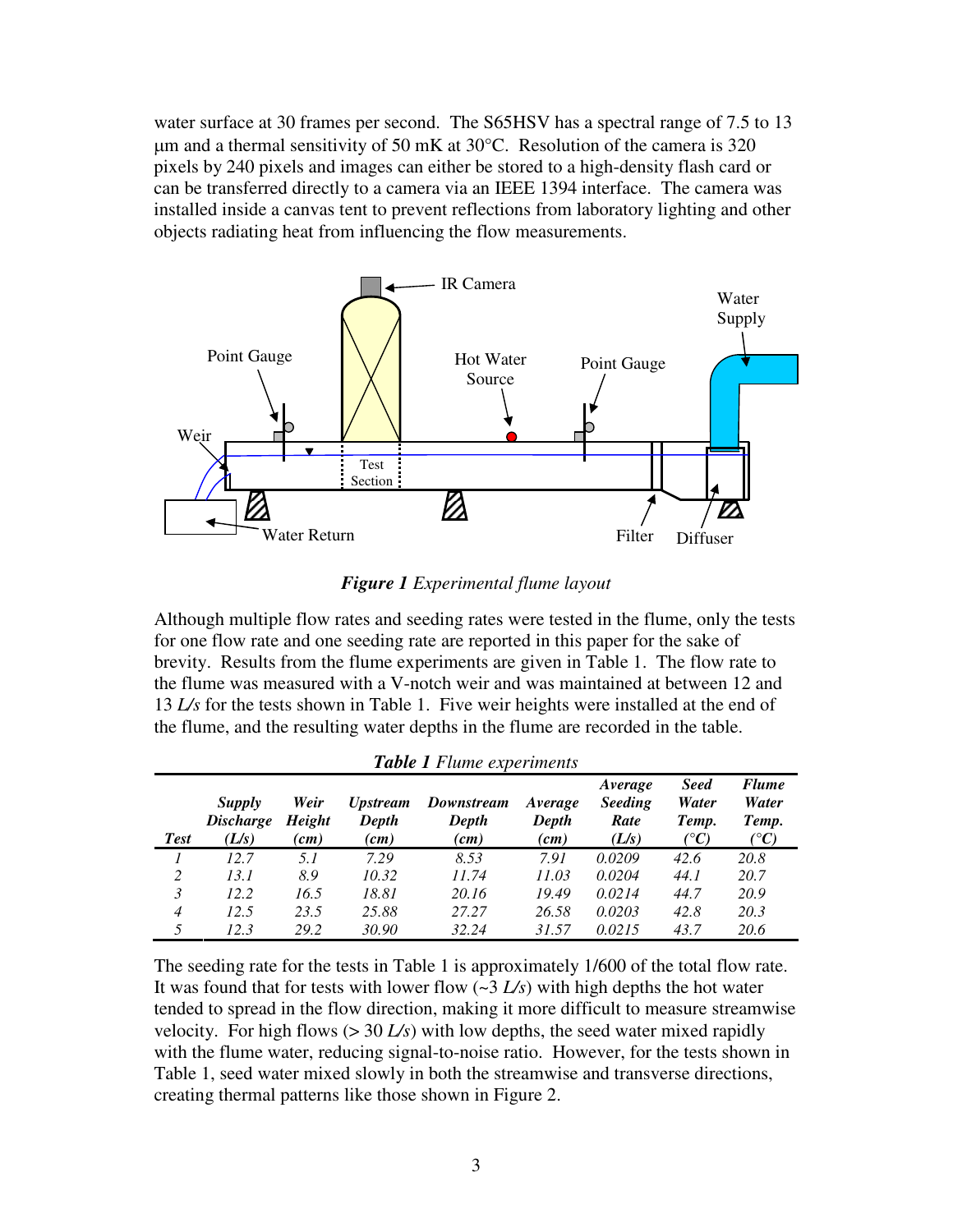

*Figure 2 Example thermal image of a flow seeded with hot water*

Sequences of images gathered with the infrared camera were converted into individual files that store the temperature distribution as an array. The arrays were imported into a particle image velocimetry program and were used to determine velocity distributions. For each weir height in Table 1, ten pairs of images were filtered using a 9 pixel median filter to reduce background noise and were interrogated using a minimum quadratic difference (MQD) formulation (Gui and Merzkirch, 2000). Other methods of correlation (e.g., Fast Fourier Transforms) were attempted but of those tried, the MQD formulation performed best. The MQD formulation was applied to a 5 by 4 array of 64 x 64 pixel interrogation windows with a search radius of between 8 and 10 pixels, depending on the time separation between images and the estimated flow velocity. A total of 200 surface velocities were calculated for each of the five tests in Table 1.

The few vectors that were incorrect were either indeterminate because no correlation was found or biased towards zero because of low signal-to-noise ratio. Indeterminate vectors were not included in final calculations. Although it is plausible that a method of removing the low velocity vectors could be found, that was not carried out for the results presented in this paper.

The surface velocities calculated for each weir height were converted to average velocities for the water column by assuming that the power law was valid and that side wall effects were negligible. In this case, the average velocity is 7/8 of the surface velocity measured with the thermal camera. Average velocities were also calculated using the discharges and average depths given in Table 1. The average velocities computed from the surface temperature measurements are plotted against the average velocities measured using the V-notch weir and point gauges in Figure 3. Each average velocity measured with the thermal camera consists of 200 individual measurements, and we also calculated standard deviations of these velocities. The vertical error bands in Figure 3 show two standard deviations above and below  $(\pm 2\sigma)$ the mean PIV velocity. The horizontal error bands shown in the figure are estimates of uncertainty  $(\pm 2\sigma)$  of average velocities computed from weir and point gage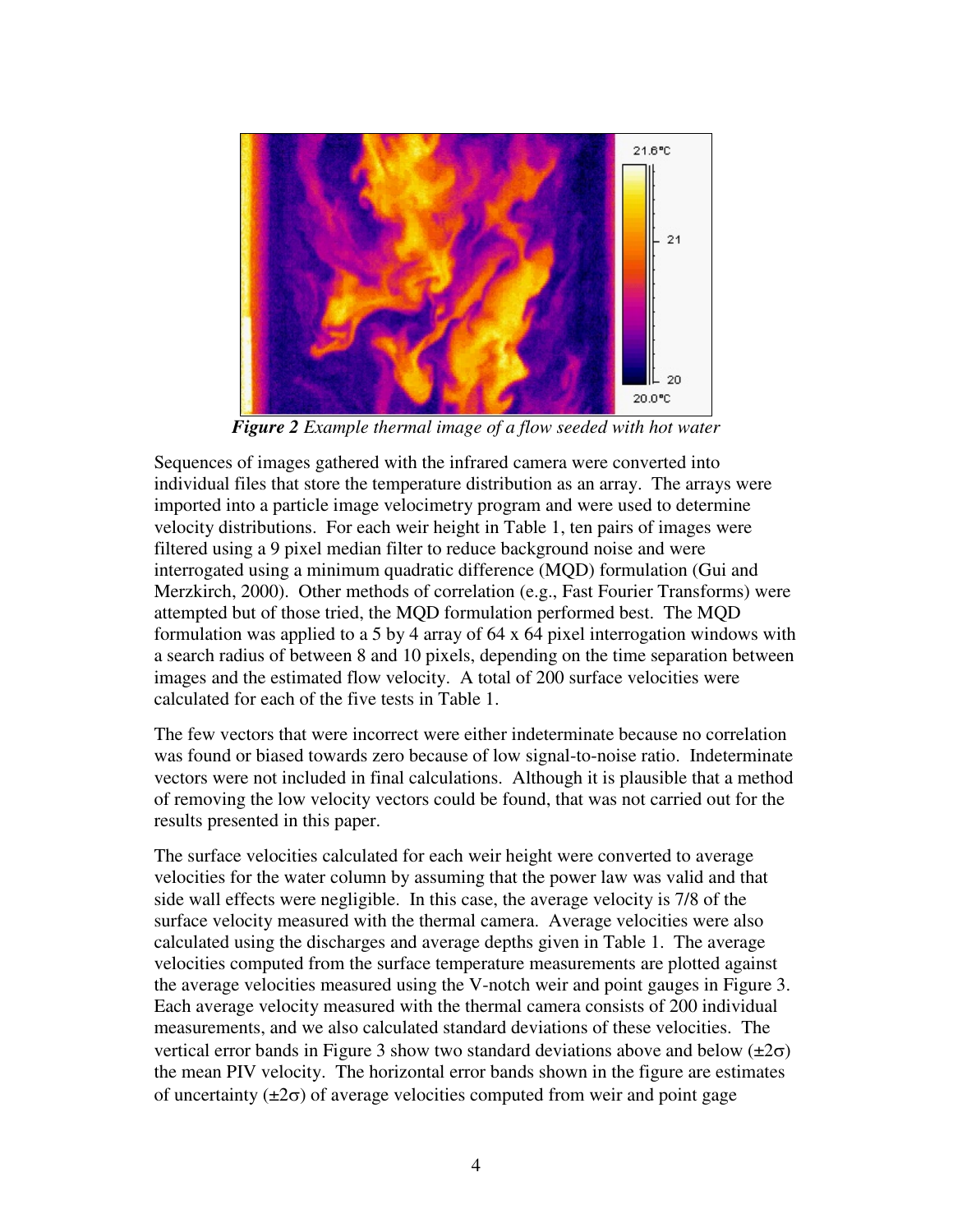measurements. Average velocities measured with the thermal camera are within about 10% of computed average velocities. Differences may be because the wide channel assumption and application of the power law may be incorrect in some cases, the flow is non-uniform, the signal-to-noise ratio of the camera images is not high enough, and the V-notch weir has some error associated with it. Nevertheless, the resulting velocity measurements are reasonably accurate.



*Figure 3 Average velocity in the laboratory flume computed using thermal image velocimetry measurements versus average velocity computed from weir and stage measurements*

### **Field Measurements**

Field measurements were carried out on Nebraska Public Power District's (NPPD) power canal at the outlet of Sutherland Reservoir in Sutherland, Nebraska. The thermal imaging camera was affixed to a surveying total station and the total station was set up on the north bank, overlooking the canal. Mounting the camera to the total station allowed us to survey the relative positions of five targets on the south side of the canal and three targets on the north side of the canal and to use the target positions to calibrate images gathered with the camera. The images collected with the camera were oblique, and had to be rectified. Before rectifying the images, the images were filtered with a nine pixel median filter to reduce background noise. The calibration targets were then converted to X and Y coordinates, corresponding x and y image coordinates were found in the thermal images for each target, and images were rectified following the method prescribed by Fujita et al. (1997, 1998).

A representative rectified thermal image is shown in Figure 4. The scale of the image is shown in the lower right hand corner of the image. The velocity distribution shown in the image was determined by applying the MQD formulation to five pairs of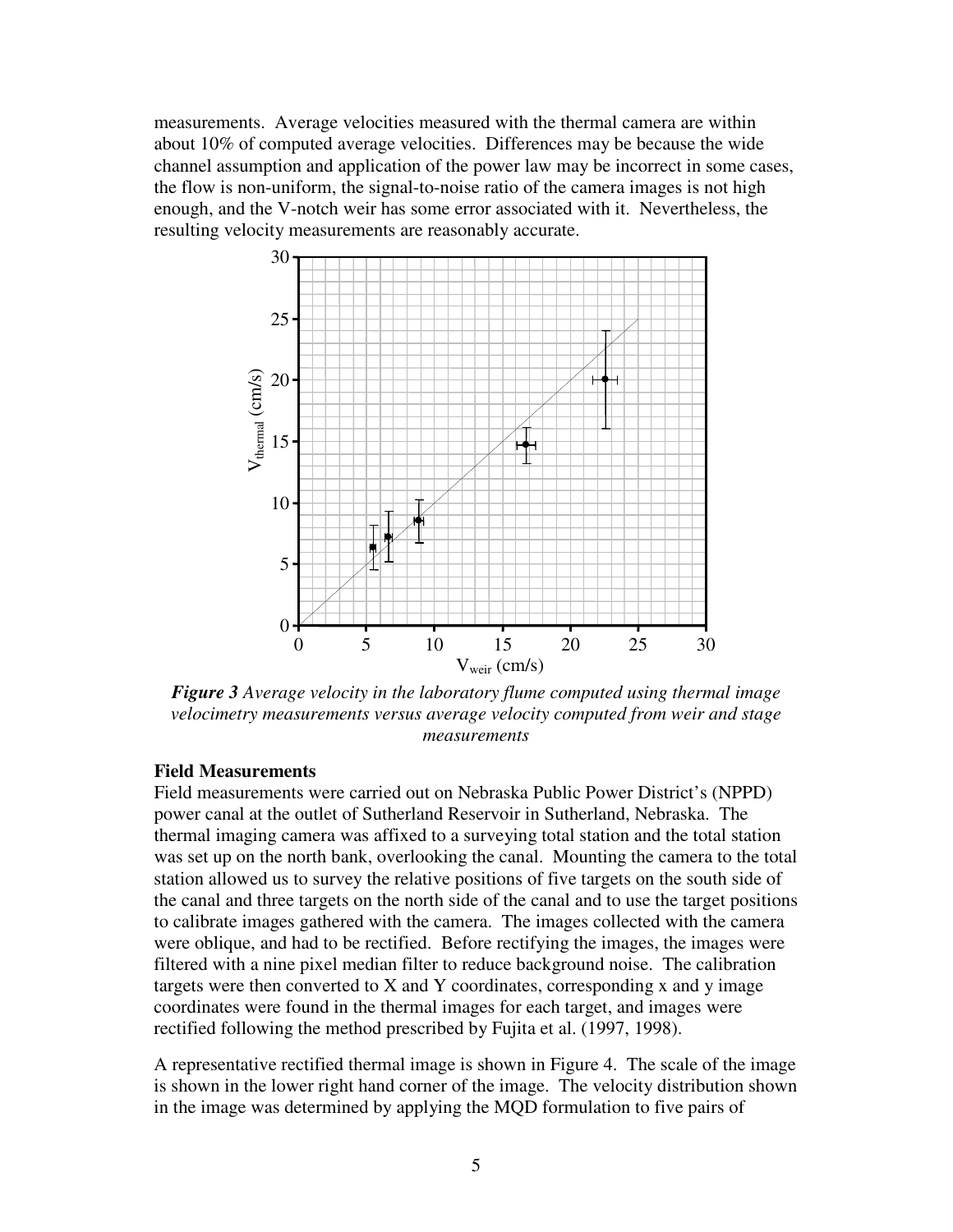rectified images. Interrogation was performed on 128 by 128 pixel regions spaced at approximately 1 *m* along a transect of the channel. The resulting velocity vectors from the five pairs of images were averaged with corresponding vectors from the same location, and the resulting velocity distribution is overlain onto Figure 4.



*Figure 4 Rectified thermal image and velocity distribution in the power canal for unseeded flows. Flow shown in the figure is from right to left*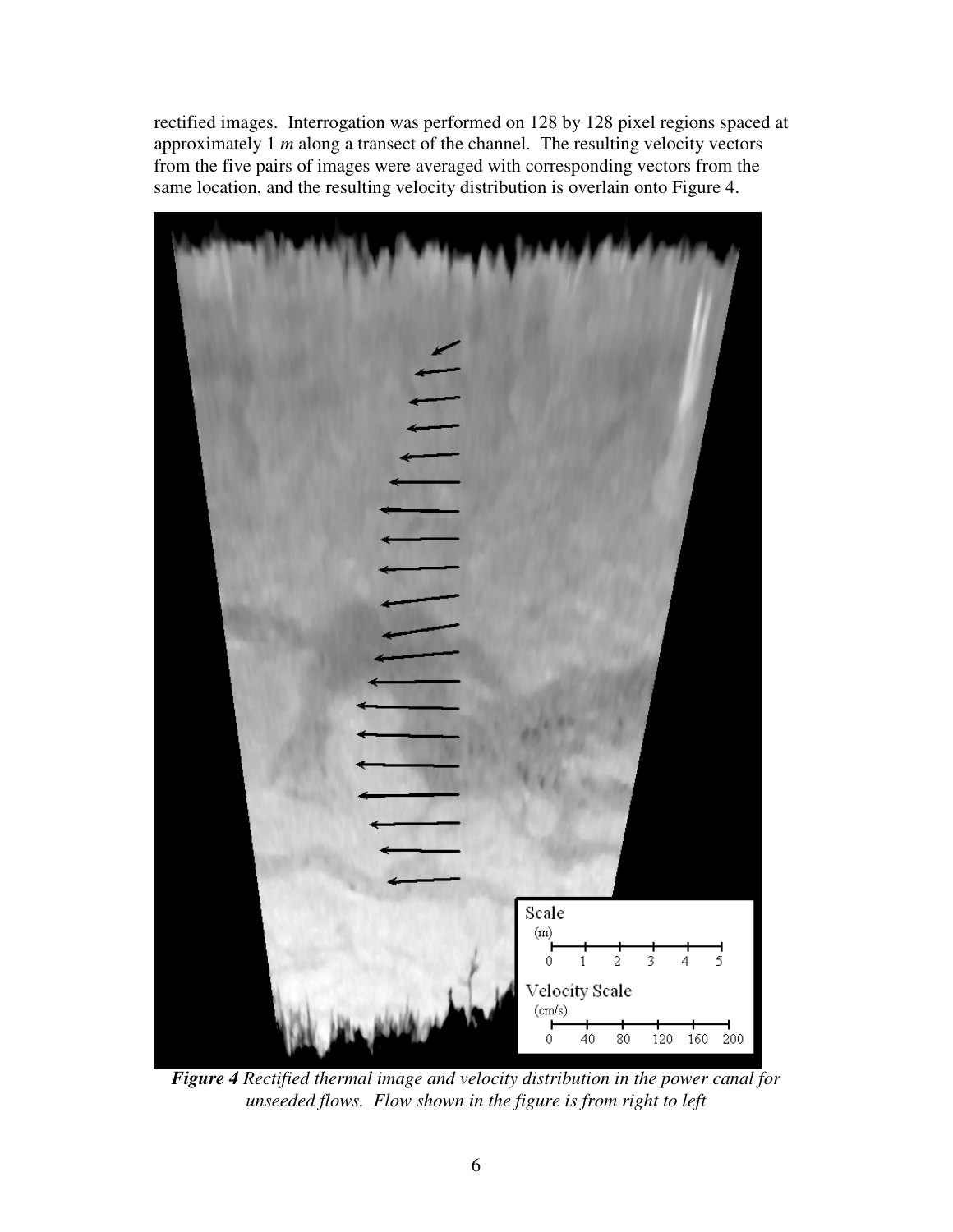The flow shown in Figure 4 was not seeded, but it should be noted that the flow comes from a reservoir not far upstream of the test site. Outflows from the reservoir may not be as isothermal as other flows of interest, though there is certainly not wide variation in surface temperature based on thermal camera measurements.

Unfortunately, the flowmeter that NPPD uses to measure flowrate immediately upstream of the site shown in Figure 4 was not working on the day that the thermal images were gathered. NPPD has provided discharge measurements for the canal at a downstream gauging location, but we do not yet have canal bathymetry for the test site. Once this information is provided, we will be able to directly verify the measurements shown in Figure 4. In our experience, riprap lined canals like this one typically have velocities on the order of 1 *m/s*, and the measurements shown in Figure 4 are certainly reasonable.

#### **Conclusions**

A thermal imaging camera was used in laboratory and field tests to measure water surface velocities. The surfaces of the laboratory flows were seeded with hot water, and resulting average velocities compared well with average velocities computed using a V-notch weir and average depth measurements. The device was also shown to be useful for measuring the surface velocity distribution in an unseeded canal in the field, though measured velocities were not yet verified at the time that this paper was submitted. Oblique images of the flow were filtered and rectified, and subsequent analysis of the resulting thermal images provided reasonable (though unverified) velocity distributions. In future work, the camera will be redeployed in field settings where the flow can be easily verified.

### **Acknowledgments**

The authors express their gratitude to the Nebraska Center for Energy Sciences Research and the Nebraska Public Power District for providing funding for this research and assisting with field work.

#### **References**

- Fujita, I., Aya, S., and Deguchi, T. (1997) "Surface velocity measurement of river flow using video images of an oblique angle," *Proceedings XXVIIth IAHR Conference, Theme B, Vol. I*, San Francisco, CA, 227-232.
- Fujita, I., Muste, M., and Kruger, A. (1998) "Large-scale particle image velocimetry for flow analysis in hydraulic engineering applications," Journal of Hydraulic Research **36(3)**, 397-414.
- Gui, L., and Merzkirch, W. (2000) "A comparative study of the MQD method and several correlation-based PIV evaluation algorithms," *Experiments in Fluids*, **28**, 36-44.
- Jähne, B. and Haußecker, H. (1998) "Air-water gas exchange," *Annual Review of Fluid Mechanics*, **30**, 443-468.